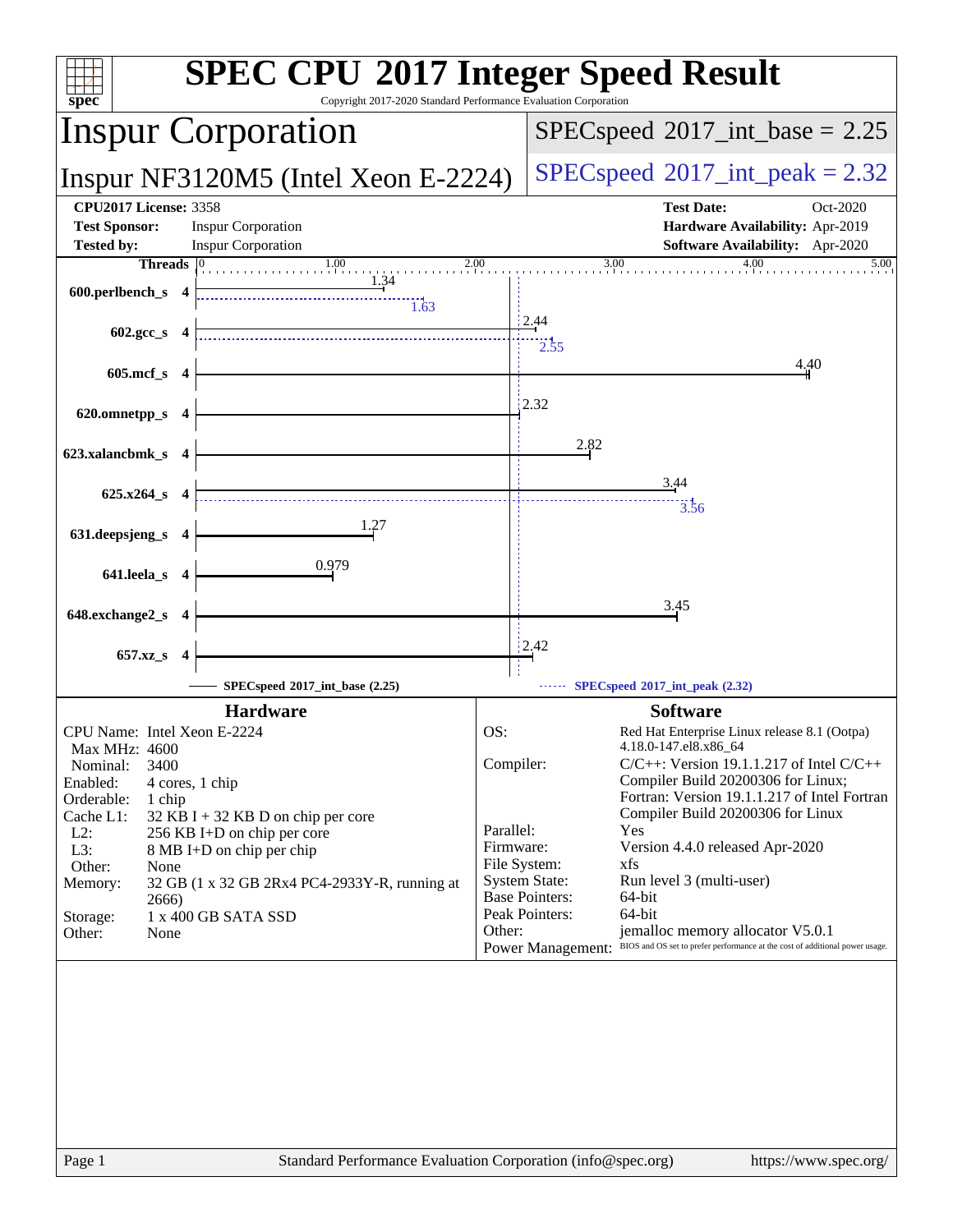

Copyright 2017-2020 Standard Performance Evaluation Corporation

## Inspur Corporation

Inspur NF3120M5 (Intel Xeon E-2224)  $|SPECspeed^{\circ}2017\_int\_peak = 2.32$  $|SPECspeed^{\circ}2017\_int\_peak = 2.32$  $|SPECspeed^{\circ}2017\_int\_peak = 2.32$ 

 $SPECspeed^{\circledcirc}2017\_int\_base = 2.25$  $SPECspeed^{\circledcirc}2017\_int\_base = 2.25$ 

**[Test Sponsor:](http://www.spec.org/auto/cpu2017/Docs/result-fields.html#TestSponsor)** Inspur Corporation **[Hardware Availability:](http://www.spec.org/auto/cpu2017/Docs/result-fields.html#HardwareAvailability)** Apr-2019

**[CPU2017 License:](http://www.spec.org/auto/cpu2017/Docs/result-fields.html#CPU2017License)** 3358 **[Test Date:](http://www.spec.org/auto/cpu2017/Docs/result-fields.html#TestDate)** Oct-2020 **[Tested by:](http://www.spec.org/auto/cpu2017/Docs/result-fields.html#Testedby)** Inspur Corporation **[Software Availability:](http://www.spec.org/auto/cpu2017/Docs/result-fields.html#SoftwareAvailability)** Apr-2020

#### **[Results Table](http://www.spec.org/auto/cpu2017/Docs/result-fields.html#ResultsTable)**

|                                    | <b>Base</b>    |                |              |                | <b>Peak</b> |                |       |                |                |              |                |              |                |              |
|------------------------------------|----------------|----------------|--------------|----------------|-------------|----------------|-------|----------------|----------------|--------------|----------------|--------------|----------------|--------------|
| <b>Benchmark</b>                   | <b>Threads</b> | <b>Seconds</b> | <b>Ratio</b> | <b>Seconds</b> | Ratio       | <b>Seconds</b> | Ratio | <b>Threads</b> | <b>Seconds</b> | <b>Ratio</b> | <b>Seconds</b> | <b>Ratio</b> | <b>Seconds</b> | <b>Ratio</b> |
| $600.$ perlbench $\mathsf{S}$      | $\overline{4}$ | 1318           | 1.35         | 1323           | 1.34        | 1325           | 1.34  | 4              | 1088           | 1.63         | 1090           | 1.63         | 1090           | 1.63         |
| $602 \text{. gcc}$ s               | $\overline{4}$ | 1636           | 2.43         | 1632           | 2.44        | 1635           | 2.44  | 4              | 561            | 2.55         | 1559           | 2.55         | <b>1560</b>    | 2.55         |
| $605 \text{.mcf}$ s                | $\overline{4}$ | 1078           | 4.38         | 1074           | 4.40        | 1072           | 4.40  | 4              | 1078           | 4.38         | 1074           | 4.40         | 1072           | 4.40         |
| 620.omnetpp_s                      | $\overline{4}$ | 704            | 2.32         | 702            | 2.32        | 704            | 2.32  | 4              | 704            | 2.32         | 702            | 2.32         | 704            | 2.32         |
| 623.xalancbmk s                    | $\overline{4}$ | 501            | 2.83         | 503            | 2.82        | 502            | 2.82  | 4              | 501            | 2.83         | 503            | 2.82         | 502            | 2.82         |
| 625.x264 s                         | 4              | 514            | 3.44         | 513            | 3.44        | 513            | 3.44  | 4              | 495            | 3.56         | 495            | 3.56         | 495            | 3.56         |
| 631.deepsjeng_s                    | $\overline{4}$ | 1125           | 1.27         | 1127           | .27         | 1126           | 1.27  | 4              | <b>125</b>     | .27          | 127            | .27          | 1126           | 1.27         |
| 641.leela s                        | $\overline{4}$ | 1744           | 0.978        | 1742           | 0.979       | 1742           | 0.980 | 4              | 744            | 0.978        | 1742           | 0.979        | 742            | 0.980        |
| 648.exchange2 s                    | $\overline{4}$ | 852            | 3.45         | 852            | 3.45        | 851            | 3.45  | 4              | 852            | 3.45         | 852            | 3.45         | 851            | 3.45         |
| $657.xz$ <sub>S</sub>              | $\overline{4}$ | 2561           | 2.41         | 2558           | 2.42        | 2559           | 2.42  | 4              | 2561           | 2.41         | 2558           | 2.42         | 2559           | 2.42         |
| $SPECspeed^{\circ}2017$ int base = |                |                | 2.25         |                |             |                |       |                |                |              |                |              |                |              |

**[SPECspeed](http://www.spec.org/auto/cpu2017/Docs/result-fields.html#SPECspeed2017intpeak)[2017\\_int\\_peak =](http://www.spec.org/auto/cpu2017/Docs/result-fields.html#SPECspeed2017intpeak) 2.32**

Results appear in the [order in which they were run.](http://www.spec.org/auto/cpu2017/Docs/result-fields.html#RunOrder) Bold underlined text [indicates a median measurement](http://www.spec.org/auto/cpu2017/Docs/result-fields.html#Median).

### **[Compiler Notes](http://www.spec.org/auto/cpu2017/Docs/result-fields.html#CompilerNotes)**

 The inconsistent Compiler version information under Compiler Version section is due to a discrepancy in Intel Compiler. The correct version of C/C++ compiler is: Version 19.1.1.217 Build 20200306 Compiler for Linux The correct version of Fortran compiler is: Version 19.1.1.217 Build 20200306 Compiler for Linux

#### **[Submit Notes](http://www.spec.org/auto/cpu2017/Docs/result-fields.html#SubmitNotes)**

 The numactl mechanism was used to bind copies to processors. The config file option 'submit' was used to generate numactl commands to bind each copy to a specific processor. For details, please see the config file.

### **[Operating System Notes](http://www.spec.org/auto/cpu2017/Docs/result-fields.html#OperatingSystemNotes)**

 Stack size set to unlimited using "ulimit -s unlimited" SCALING\_GOVERNOR set to Performance

#### **[Environment Variables Notes](http://www.spec.org/auto/cpu2017/Docs/result-fields.html#EnvironmentVariablesNotes)**

```
Environment variables set by runcpu before the start of the run:
KMP_AFFINITY = "granularity=fine,scatter"
LD_LIBRARY_PATH = "/home/CPU2017/lib/intel64:/home/CPU2017/je5.0.1-64"
MALLOC_CONF = "retain:true"
OMP_STACKSIZE = "192M"
```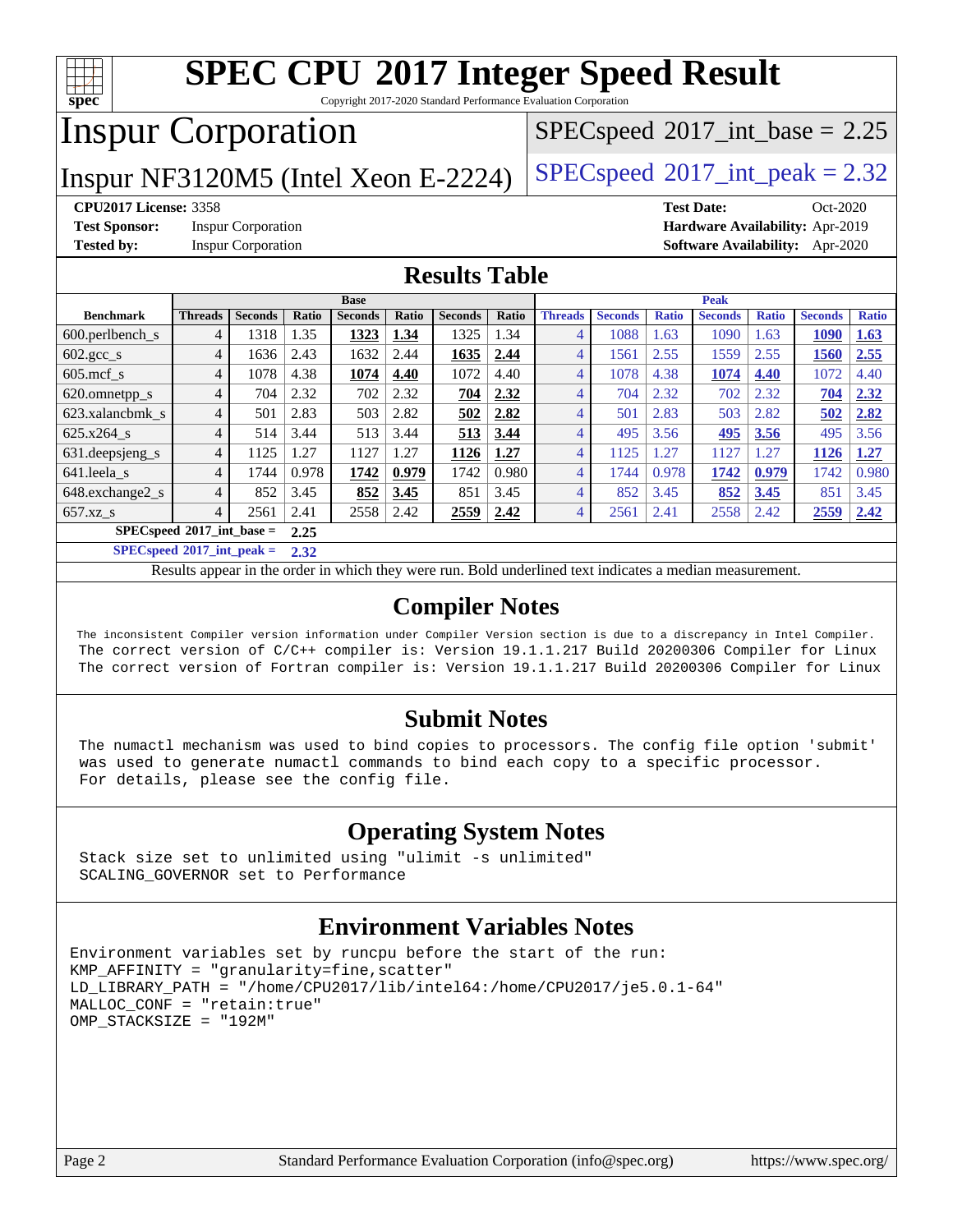| v.<br>ť<br>ι, |  |  |  |  |  |  |  |
|---------------|--|--|--|--|--|--|--|

Copyright 2017-2020 Standard Performance Evaluation Corporation

## Inspur Corporation

 $SPECspeed^{\circledcirc}2017\_int\_base = 2.25$  $SPECspeed^{\circledcirc}2017\_int\_base = 2.25$ 

Inspur NF3120M5 (Intel Xeon E-2224)  $|SPECspeed^{\circ}2017\_int\_peak = 2.32$  $|SPECspeed^{\circ}2017\_int\_peak = 2.32$  $|SPECspeed^{\circ}2017\_int\_peak = 2.32$ 

**[Test Sponsor:](http://www.spec.org/auto/cpu2017/Docs/result-fields.html#TestSponsor)** Inspur Corporation **[Hardware Availability:](http://www.spec.org/auto/cpu2017/Docs/result-fields.html#HardwareAvailability)** Apr-2019 **[Tested by:](http://www.spec.org/auto/cpu2017/Docs/result-fields.html#Testedby)** Inspur Corporation **[Software Availability:](http://www.spec.org/auto/cpu2017/Docs/result-fields.html#SoftwareAvailability)** Apr-2020

**[CPU2017 License:](http://www.spec.org/auto/cpu2017/Docs/result-fields.html#CPU2017License)** 3358 **[Test Date:](http://www.spec.org/auto/cpu2017/Docs/result-fields.html#TestDate)** Oct-2020

#### **[General Notes](http://www.spec.org/auto/cpu2017/Docs/result-fields.html#GeneralNotes)**

 Binaries compiled on a system with 1x Intel Core i9-7980XE CPU + 64GB RAM memory using Redhat Enterprise Linux 8.0 Transparent Huge Pages enabled by default Prior to runcpu invocation Filesystem page cache synced and cleared with: sync; echo 3> /proc/sys/vm/drop\_caches runcpu command invoked through numactl i.e.: numactl --interleave=all runcpu <etc>

 Yes: The test sponsor attests, as of date of publication, that CVE-2017-5754 (Meltdown) is mitigated in the system as tested and documented. Yes: The test sponsor attests, as of date of publication, that CVE-2017-5753 (Spectre variant 1) is mitigated in the system as tested and documented. Yes: The test sponsor attests, as of date of publication, that CVE-2017-5715 (Spectre variant 2) is mitigated in the system as tested and documented.

 jemalloc, a general purpose malloc implementation built with the RedHat Enterprise 7.5, and the system compiler gcc 4.8.5; sources available from jemalloc.net or <https://github.com/jemalloc/jemalloc/releases>

#### **[Platform Notes](http://www.spec.org/auto/cpu2017/Docs/result-fields.html#PlatformNotes)**

 BIOS configuration: ENERGY\_PERF\_BIAS\_CFG mode set to Performance VT Support set to Disable

 Sysinfo program /home/CPU2017/bin/sysinfo Rev: r6365 of 2019-08-21 295195f888a3d7edb1e6e46a485a0011 running on localhost.localdomain Sun Jun 24 10:43:53 2018

 SUT (System Under Test) info as seen by some common utilities. For more information on this section, see <https://www.spec.org/cpu2017/Docs/config.html#sysinfo>

 From /proc/cpuinfo model name : Intel(R) Xeon(R) E-2224 CPU @ 3.40GHz 1 "physical id"s (chips) 4 "processors" cores, siblings (Caution: counting these is hw and system dependent. The following excerpts from /proc/cpuinfo might not be reliable. Use with caution.) cpu cores : 4 siblings : 4 physical 0: cores 0 1 2 3

**(Continued on next page)**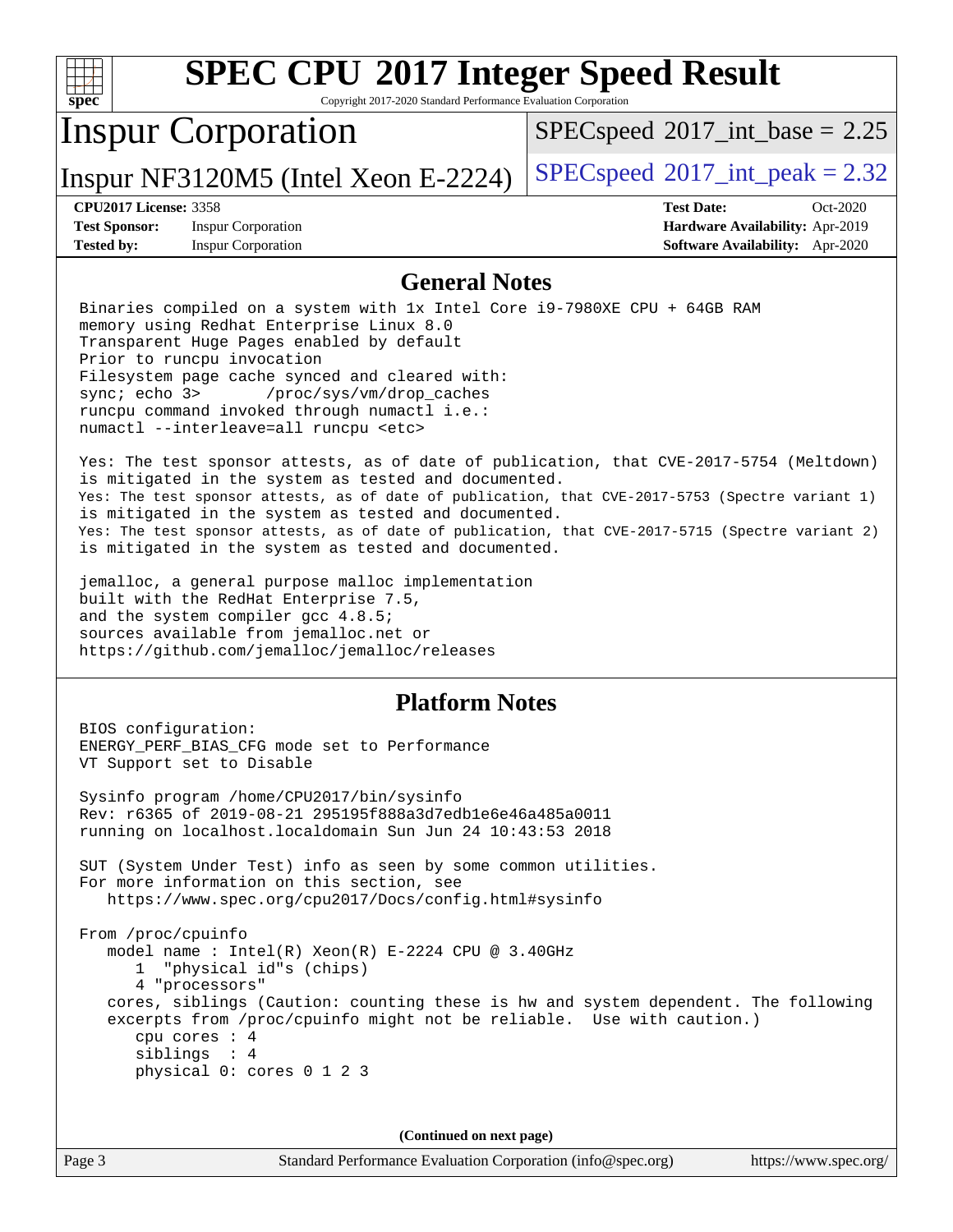| c<br>ť<br>L |  |  |  |  |  |  |  |
|-------------|--|--|--|--|--|--|--|

Copyright 2017-2020 Standard Performance Evaluation Corporation

## Inspur Corporation

 $SPEC speed$ <sup>®</sup> $2017$ \_int\_base = 2.25

Inspur NF3120M5 (Intel Xeon E-2224) [SPECspeed](http://www.spec.org/auto/cpu2017/Docs/result-fields.html#SPECspeed2017intpeak)<sup>®</sup>[2017\\_int\\_peak = 2](http://www.spec.org/auto/cpu2017/Docs/result-fields.html#SPECspeed2017intpeak).32

**[Test Sponsor:](http://www.spec.org/auto/cpu2017/Docs/result-fields.html#TestSponsor)** Inspur Corporation **[Hardware Availability:](http://www.spec.org/auto/cpu2017/Docs/result-fields.html#HardwareAvailability)** Apr-2019

**[CPU2017 License:](http://www.spec.org/auto/cpu2017/Docs/result-fields.html#CPU2017License)** 3358 **[Test Date:](http://www.spec.org/auto/cpu2017/Docs/result-fields.html#TestDate)** Oct-2020 **[Tested by:](http://www.spec.org/auto/cpu2017/Docs/result-fields.html#Testedby)** Inspur Corporation **[Software Availability:](http://www.spec.org/auto/cpu2017/Docs/result-fields.html#SoftwareAvailability)** Apr-2020

#### **[Platform Notes \(Continued\)](http://www.spec.org/auto/cpu2017/Docs/result-fields.html#PlatformNotes)**

| From 1scpu: |                            |                                                                                      |                       |
|-------------|----------------------------|--------------------------------------------------------------------------------------|-----------------------|
|             | Architecture:              | x86 64                                                                               |                       |
|             | $CPU$ op-mode( $s$ ):      | $32$ -bit, $64$ -bit                                                                 |                       |
|             | Byte Order:                | Little Endian                                                                        |                       |
|             | CPU(s):                    | 4                                                                                    |                       |
|             | On-line CPU(s) list: $0-3$ |                                                                                      |                       |
|             | Thread(s) per core:        | 1                                                                                    |                       |
|             | Core(s) per socket:        | 4                                                                                    |                       |
|             | Socket(s):                 | $\mathbf{1}$                                                                         |                       |
|             | NUMA $node(s):$            | $\mathbf{1}$                                                                         |                       |
|             | Vendor ID:                 | GenuineIntel                                                                         |                       |
|             | CPU family:                | 6                                                                                    |                       |
|             | Model:                     | 158                                                                                  |                       |
|             | Model name:                | $Intel(R) Xeon(R) E-2224 CPU @ 3.40GHz$                                              |                       |
|             | Stepping:                  | 10                                                                                   |                       |
|             | CPU MHz:                   | 800.006                                                                              |                       |
|             | $CPU$ max $MHz$ :          | 3400.0000                                                                            |                       |
|             | CPU min MHz:               | 800.0000                                                                             |                       |
|             | BogoMIPS:                  | 6816.00                                                                              |                       |
|             | Virtualization:            | $VT - x$                                                                             |                       |
|             | $L1d$ cache:               | 32K                                                                                  |                       |
|             | Lli cache:                 | 32K                                                                                  |                       |
|             | $L2$ cache:                | 256K                                                                                 |                       |
|             | L3 cache:                  | 8192K                                                                                |                       |
|             | NUMA $node0$ $CPU(s)$ :    | $0 - 3$                                                                              |                       |
|             | Flags:                     | fpu vme de pse tsc msr pae mce cx8 apic sep mtrr pge mca cmov                        |                       |
|             |                            | pat pse36 clflush dts acpi mmx fxsr sse sse2 ss ht tm pbe syscall nx pdpelgb rdtscp  |                       |
|             |                            | lm constant_tsc art arch_perfmon pebs bts rep_good nopl xtopology nonstop_tsc cpuid  |                       |
|             |                            | aperfmperf tsc_known_freq pni pclmulqdq dtes64 monitor ds_cpl vmx smx est tm2 ssse3  |                       |
|             |                            | sdbg fma cx16 xtpr pdcm pcid sse4_1 sse4_2 x2apic movbe popcnt tsc_deadline_timer    |                       |
|             |                            | aes xsave avx f16c rdrand lahf_lm abm 3dnowprefetch cpuid_fault invpcid_single pti   |                       |
|             |                            | ssbd ibrs ibpb stibp tpr_shadow vnmi flexpriority ept vpid fsgsbase tsc_adjust bmil  |                       |
|             |                            | hle avx2 smep bmi2 erms invpcid rtm mpx rdseed adx smap clflushopt intel_pt xsaveopt |                       |
|             |                            | xsavec xgetbvl xsaves dtherm arat pln pts hwp hwp_notify hwp_act_window hwp_epp      |                       |
|             | md_clear flush_11d         |                                                                                      |                       |
|             |                            |                                                                                      |                       |
|             | /proc/cpuinfo cache data   |                                                                                      |                       |
|             | cache size : 8192 KB       |                                                                                      |                       |
|             |                            |                                                                                      |                       |
|             |                            | From numactl --hardware WARNING: a numactl 'node' might or might not correspond to a |                       |
|             | physical chip.             |                                                                                      |                       |
|             | available: 1 nodes (0)     |                                                                                      |                       |
|             | node 0 cpus: 0 1<br>23     |                                                                                      |                       |
|             | node 0 size: 32075 MB      |                                                                                      |                       |
|             | node 0 free: 23473 MB      |                                                                                      |                       |
|             | node distances:            |                                                                                      |                       |
| node        | $\overline{0}$             |                                                                                      |                       |
|             |                            |                                                                                      |                       |
|             |                            | (Continued on next page)                                                             |                       |
| Page 4      |                            | Standard Performance Evaluation Corporation (info@spec.org)                          | https://www.spec.org/ |
|             |                            |                                                                                      |                       |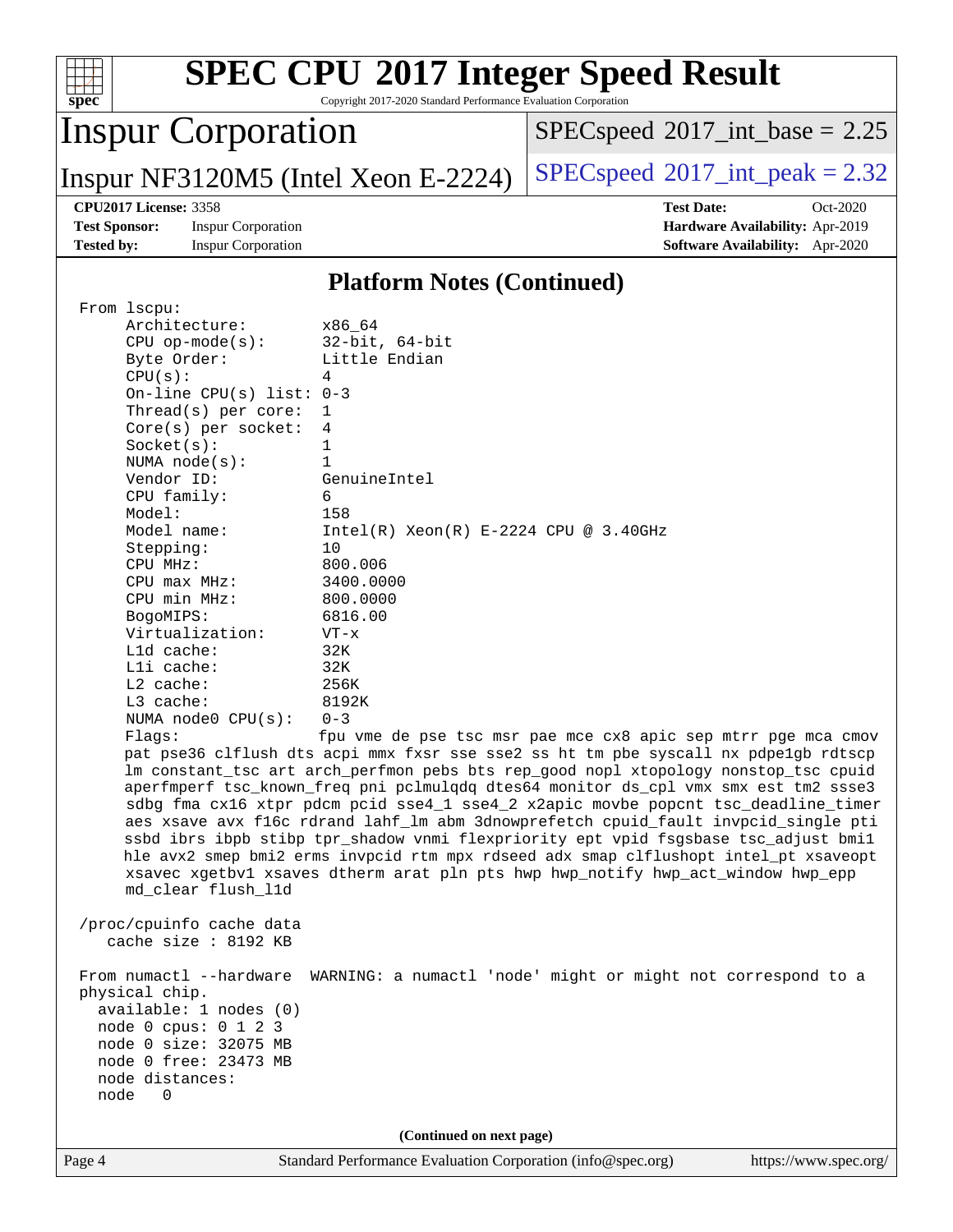| <b>SPEC CPU®2017 Integer Speed Result</b><br>Copyright 2017-2020 Standard Performance Evaluation Corporation<br>spec <sup>®</sup>                                                                                                                                                                                                                                                                                                                                                                                                                                                                                                                                          |                                                                                                                                                                                                                                                                                                                                             |
|----------------------------------------------------------------------------------------------------------------------------------------------------------------------------------------------------------------------------------------------------------------------------------------------------------------------------------------------------------------------------------------------------------------------------------------------------------------------------------------------------------------------------------------------------------------------------------------------------------------------------------------------------------------------------|---------------------------------------------------------------------------------------------------------------------------------------------------------------------------------------------------------------------------------------------------------------------------------------------------------------------------------------------|
| <b>Inspur Corporation</b>                                                                                                                                                                                                                                                                                                                                                                                                                                                                                                                                                                                                                                                  | $SPEC speed^{\circ}2017\_int\_base = 2.25$                                                                                                                                                                                                                                                                                                  |
| Inspur NF3120M5 (Intel Xeon E-2224)                                                                                                                                                                                                                                                                                                                                                                                                                                                                                                                                                                                                                                        | $SPEC speed^{\circ}2017\_int\_peak = 2.32$                                                                                                                                                                                                                                                                                                  |
| <b>CPU2017 License: 3358</b><br><b>Test Sponsor:</b><br><b>Inspur Corporation</b><br><b>Inspur Corporation</b><br><b>Tested by:</b>                                                                                                                                                                                                                                                                                                                                                                                                                                                                                                                                        | <b>Test Date:</b><br>Oct-2020<br>Hardware Availability: Apr-2019<br>Software Availability: Apr-2020                                                                                                                                                                                                                                         |
| <b>Platform Notes (Continued)</b>                                                                                                                                                                                                                                                                                                                                                                                                                                                                                                                                                                                                                                          |                                                                                                                                                                                                                                                                                                                                             |
| 0:<br>10                                                                                                                                                                                                                                                                                                                                                                                                                                                                                                                                                                                                                                                                   |                                                                                                                                                                                                                                                                                                                                             |
| From /proc/meminfo<br>MemTotal:<br>32845296 kB<br>HugePages_Total:<br>0<br>Hugepagesize:<br>2048 kB                                                                                                                                                                                                                                                                                                                                                                                                                                                                                                                                                                        |                                                                                                                                                                                                                                                                                                                                             |
| From /etc/*release* /etc/*version*<br>os-release:<br>NAME="Red Hat Enterprise Linux"<br>VERSION="8.1 (Ootpa)"<br>$ID="rhe1"$<br>ID_LIKE="fedora"<br>VERSION_ID="8.1"<br>PLATFORM_ID="platform:el8"<br>PRETTY_NAME="Red Hat Enterprise Linux 8.1 (Ootpa)"<br>$ANSI$ _COLOR=" $0:31$ "<br>redhat-release: Red Hat Enterprise Linux release 8.1 (Ootpa)<br>system-release: Red Hat Enterprise Linux release 8.1 (Ootpa)<br>system-release-cpe: cpe:/o:redhat:enterprise_linux:8.1:ga<br>uname $-a$ :<br>Linux localhost.localdomain 4.18.0-147.el8.x86_64 #1 SMP Thu Sep 26 15:52:44 UTC 2019<br>x86_64 x86_64 x86_64 GNU/Linux<br>Kernel self-reported vulnerability status: |                                                                                                                                                                                                                                                                                                                                             |
| CVE-2018-3620 (L1 Terminal Fault):<br>Microarchitectural Data Sampling:<br>CVE-2017-5754 (Meltdown):<br>CVE-2018-3639 (Speculative Store Bypass): Mitigation: Speculative Store Bypass disabled<br>CVE-2017-5753 (Spectre variant 1):<br>$CVE-2017-5715$ (Spectre variant 2):<br>filling                                                                                                                                                                                                                                                                                                                                                                                   | Mitigation: PTE Inversion; VMX: conditional<br>cache flushes, SMT disabled<br>Mitigation: Clear CPU buffers; SMT disabled<br>Mitigation: PTI<br>via prctl and seccomp<br>Mitigation: usercopy/swapgs barriers and __user<br>pointer sanitization<br>Mitigation: Full generic retpoline, IBPB:<br>conditional, IBRS_FW, STIBP: disabled, RSB |
| run-level 3 Jun 22 07:12<br>SPEC is set to: /home/CPU2017<br>Filesystem<br>Size Used Avail Use% Mounted on<br>Type<br>/dev/mapper/rhel-home xfs<br>380G<br>28G 353G<br>From /sys/devices/virtual/dmi/id<br>American Megatrends Inc. NF3120M5_BIOS_4.4.0 04/20/2020<br>BIOS:                                                                                                                                                                                                                                                                                                                                                                                                | 8% / home                                                                                                                                                                                                                                                                                                                                   |
| (Continued on next page)                                                                                                                                                                                                                                                                                                                                                                                                                                                                                                                                                                                                                                                   |                                                                                                                                                                                                                                                                                                                                             |
| Standard Performance Evaluation Corporation (info@spec.org)<br>Page 5                                                                                                                                                                                                                                                                                                                                                                                                                                                                                                                                                                                                      | https://www.spec.org/                                                                                                                                                                                                                                                                                                                       |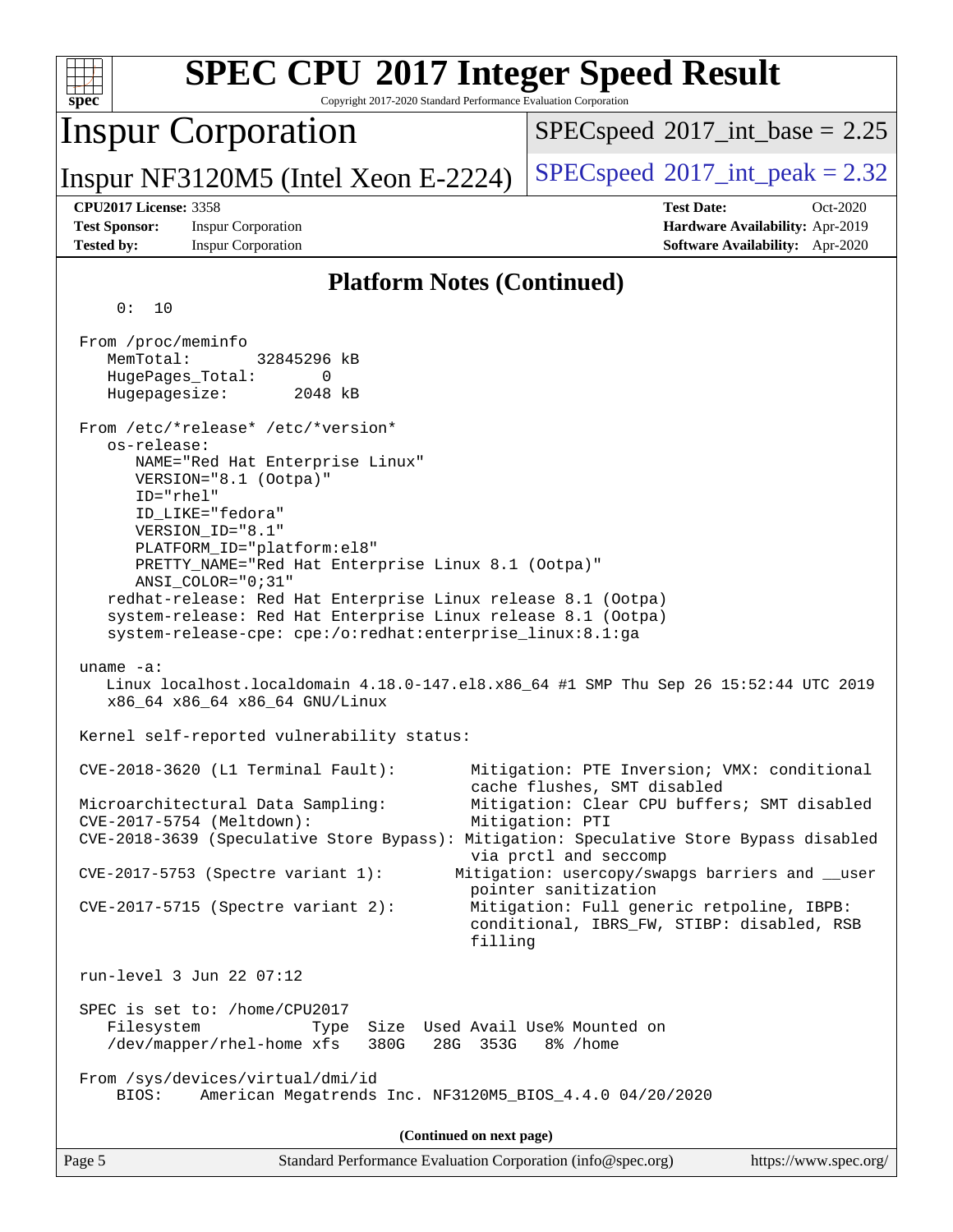

| 625.x264\_s(base, peak) 657.xz\_s(base, peak)

------------------------------------------------------------------------------ Intel(R) C Compiler for applications running on Intel(R) 64, Version 2021.1 NextGen Build 20200304

Copyright (C) 1985-2020 Intel Corporation. All rights reserved. ------------------------------------------------------------------------------

**(Continued on next page)**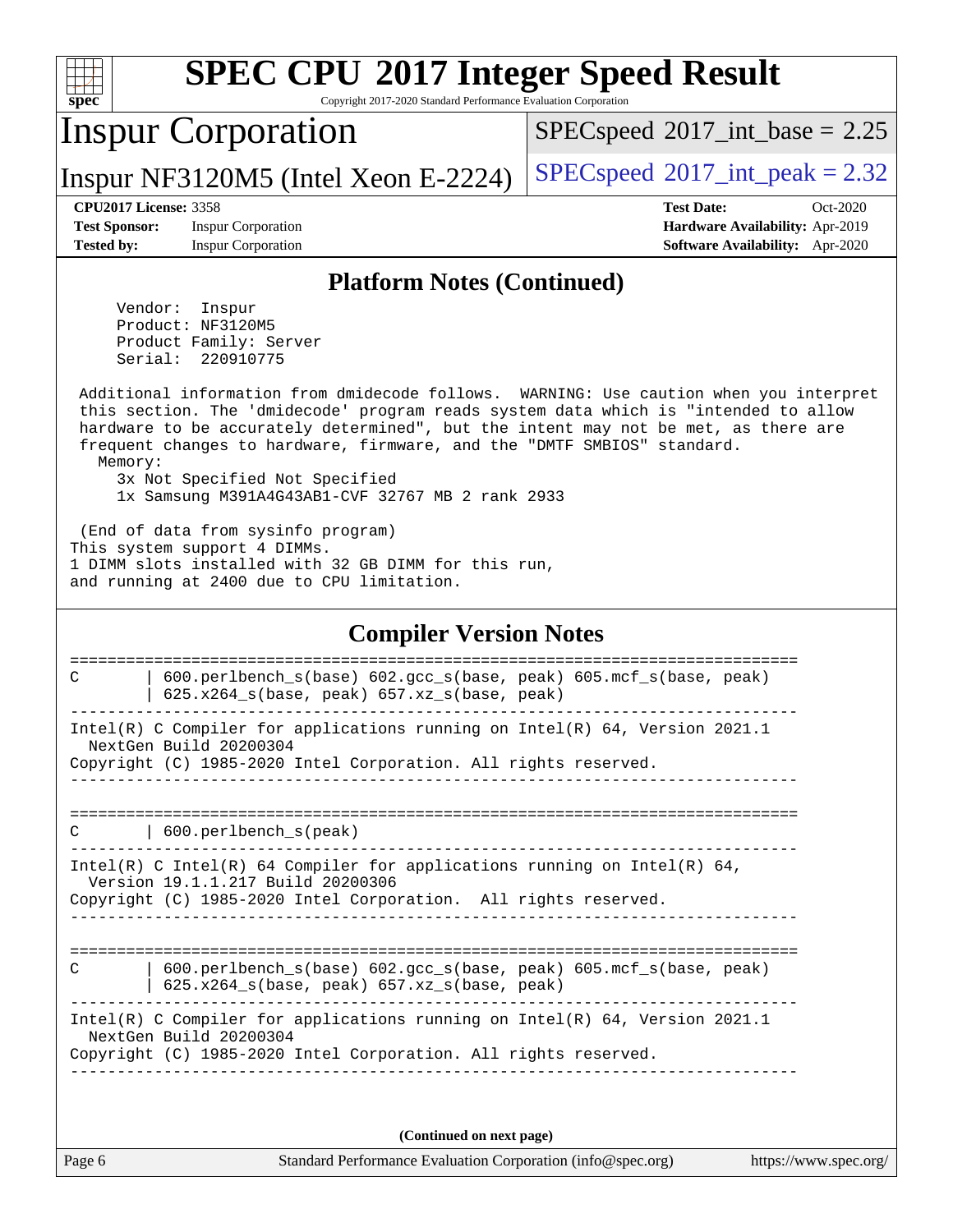| s<br>æ<br>n<br>U |  |  |  |  |  |  |  |
|------------------|--|--|--|--|--|--|--|

Copyright 2017-2020 Standard Performance Evaluation Corporation

Inspur Corporation

 $SPECspeed*2017\_int\_base = 2.25$  $SPECspeed*2017\_int\_base = 2.25$ 

Inspur NF3120M5 (Intel Xeon E-2224)  $|SPECspeed^{\circ}2017\_int\_peak = 2.32$  $|SPECspeed^{\circ}2017\_int\_peak = 2.32$  $|SPECspeed^{\circ}2017\_int\_peak = 2.32$ 

**[Test Sponsor:](http://www.spec.org/auto/cpu2017/Docs/result-fields.html#TestSponsor)** Inspur Corporation **[Hardware Availability:](http://www.spec.org/auto/cpu2017/Docs/result-fields.html#HardwareAvailability)** Apr-2019

**[CPU2017 License:](http://www.spec.org/auto/cpu2017/Docs/result-fields.html#CPU2017License)** 3358 **[Test Date:](http://www.spec.org/auto/cpu2017/Docs/result-fields.html#TestDate)** Oct-2020 **[Tested by:](http://www.spec.org/auto/cpu2017/Docs/result-fields.html#Testedby)** Inspur Corporation **[Software Availability:](http://www.spec.org/auto/cpu2017/Docs/result-fields.html#SoftwareAvailability)** Apr-2020

### **[Compiler Version Notes \(Continued\)](http://www.spec.org/auto/cpu2017/Docs/result-fields.html#CompilerVersionNotes)**

| $600.$ perlbench s(peak)<br>C                                                                                                                                                            |
|------------------------------------------------------------------------------------------------------------------------------------------------------------------------------------------|
| Intel(R) C Intel(R) 64 Compiler for applications running on Intel(R) 64,<br>Version 19.1.1.217 Build 20200306<br>Copyright (C) 1985-2020 Intel Corporation. All rights reserved.         |
| 620.omnetpp s(base, peak) 623.xalancbmk s(base, peak)<br>$C++$<br>631.deepsjeng s(base, peak) 641.leela s(base, peak)                                                                    |
| Intel(R) $C++$ Compiler for applications running on Intel(R) 64, Version 2021.1<br>NextGen Build 20200304<br>Copyright (C) 1985-2020 Intel Corporation. All rights reserved.             |
| Fortran   $648$ . exchange2 $s$ (base, peak)                                                                                                                                             |
| $Intel(R)$ Fortran Intel(R) 64 Compiler for applications running on Intel(R)<br>64, Version 19.1.1.217 Build 20200306<br>Copyright (C) 1985-2020 Intel Corporation. All rights reserved. |

## **[Base Compiler Invocation](http://www.spec.org/auto/cpu2017/Docs/result-fields.html#BaseCompilerInvocation)**

[C benchmarks](http://www.spec.org/auto/cpu2017/Docs/result-fields.html#Cbenchmarks): [icc](http://www.spec.org/cpu2017/results/res2020q4/cpu2017-20201109-24376.flags.html#user_CCbase_intel_icc_66fc1ee009f7361af1fbd72ca7dcefbb700085f36577c54f309893dd4ec40d12360134090235512931783d35fd58c0460139e722d5067c5574d8eaf2b3e37e92)

| $C_{++}$ benchmarks: |  |
|----------------------|--|
| icpc                 |  |

[Fortran benchmarks](http://www.spec.org/auto/cpu2017/Docs/result-fields.html#Fortranbenchmarks): [ifort](http://www.spec.org/cpu2017/results/res2020q4/cpu2017-20201109-24376.flags.html#user_FCbase_intel_ifort_8111460550e3ca792625aed983ce982f94888b8b503583aa7ba2b8303487b4d8a21a13e7191a45c5fd58ff318f48f9492884d4413fa793fd88dd292cad7027ca)

## **[Base Portability Flags](http://www.spec.org/auto/cpu2017/Docs/result-fields.html#BasePortabilityFlags)**

 600.perlbench\_s: [-DSPEC\\_LP64](http://www.spec.org/cpu2017/results/res2020q4/cpu2017-20201109-24376.flags.html#b600.perlbench_s_basePORTABILITY_DSPEC_LP64) [-DSPEC\\_LINUX\\_X64](http://www.spec.org/cpu2017/results/res2020q4/cpu2017-20201109-24376.flags.html#b600.perlbench_s_baseCPORTABILITY_DSPEC_LINUX_X64) 602.gcc\_s: [-DSPEC\\_LP64](http://www.spec.org/cpu2017/results/res2020q4/cpu2017-20201109-24376.flags.html#suite_basePORTABILITY602_gcc_s_DSPEC_LP64) 605.mcf\_s: [-DSPEC\\_LP64](http://www.spec.org/cpu2017/results/res2020q4/cpu2017-20201109-24376.flags.html#suite_basePORTABILITY605_mcf_s_DSPEC_LP64) 620.omnetpp\_s: [-DSPEC\\_LP64](http://www.spec.org/cpu2017/results/res2020q4/cpu2017-20201109-24376.flags.html#suite_basePORTABILITY620_omnetpp_s_DSPEC_LP64) 623.xalancbmk\_s: [-DSPEC\\_LP64](http://www.spec.org/cpu2017/results/res2020q4/cpu2017-20201109-24376.flags.html#suite_basePORTABILITY623_xalancbmk_s_DSPEC_LP64) [-DSPEC\\_LINUX](http://www.spec.org/cpu2017/results/res2020q4/cpu2017-20201109-24376.flags.html#b623.xalancbmk_s_baseCXXPORTABILITY_DSPEC_LINUX)

**(Continued on next page)**

Page 7 Standard Performance Evaluation Corporation [\(info@spec.org\)](mailto:info@spec.org) <https://www.spec.org/>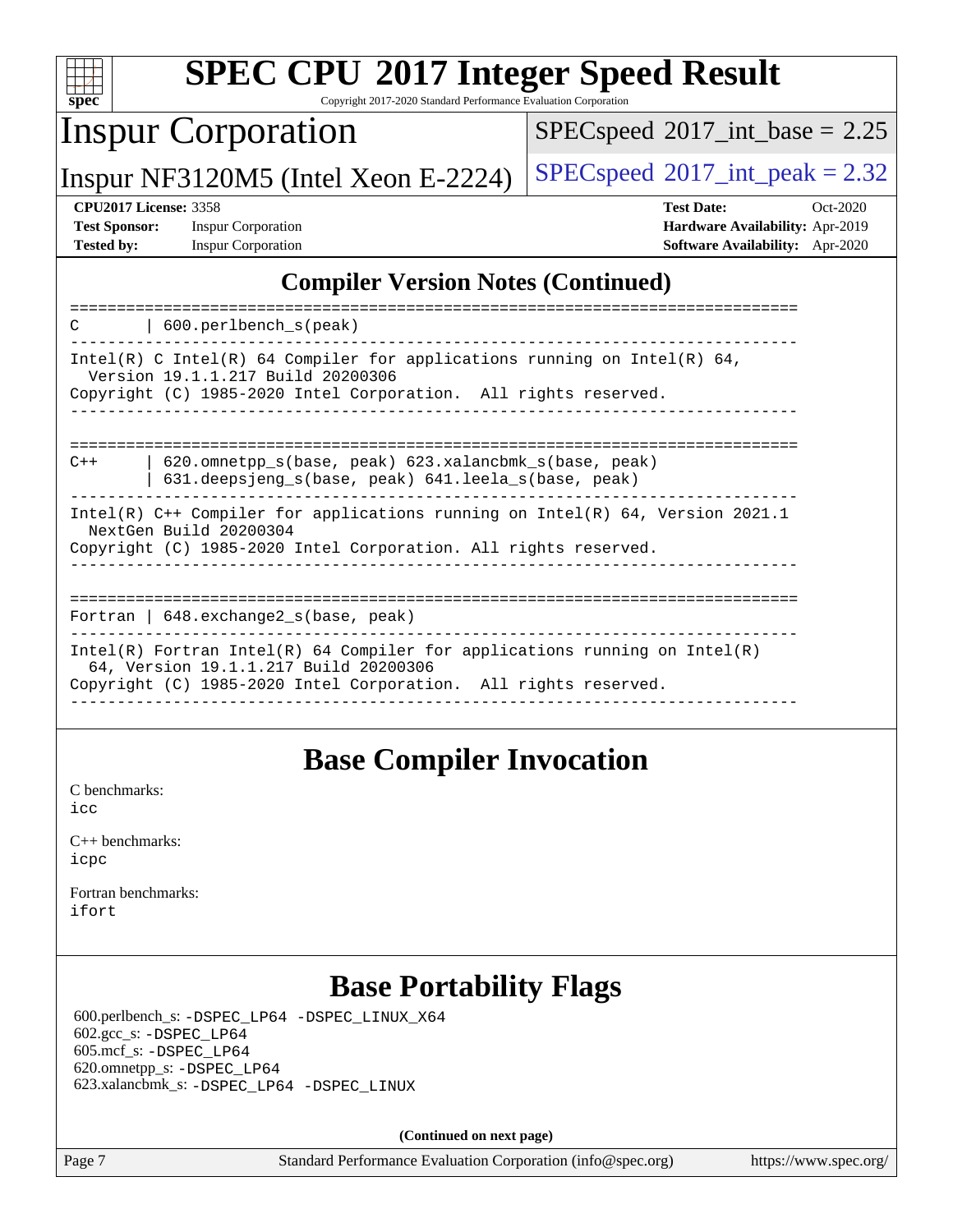

Copyright 2017-2020 Standard Performance Evaluation Corporation

## Inspur Corporation

 $SPECspeed^{\circledcirc}2017\_int\_base = 2.25$  $SPECspeed^{\circledcirc}2017\_int\_base = 2.25$ 

Inspur NF3120M5 (Intel Xeon E-2224)  $|SPECspeed^{\circ}2017\_int\_peak = 2.32$  $|SPECspeed^{\circ}2017\_int\_peak = 2.32$  $|SPECspeed^{\circ}2017\_int\_peak = 2.32$ 

**[Test Sponsor:](http://www.spec.org/auto/cpu2017/Docs/result-fields.html#TestSponsor)** Inspur Corporation **[Hardware Availability:](http://www.spec.org/auto/cpu2017/Docs/result-fields.html#HardwareAvailability)** Apr-2019

**[CPU2017 License:](http://www.spec.org/auto/cpu2017/Docs/result-fields.html#CPU2017License)** 3358 **[Test Date:](http://www.spec.org/auto/cpu2017/Docs/result-fields.html#TestDate)** Oct-2020 **[Tested by:](http://www.spec.org/auto/cpu2017/Docs/result-fields.html#Testedby)** Inspur Corporation **[Software Availability:](http://www.spec.org/auto/cpu2017/Docs/result-fields.html#SoftwareAvailability)** Apr-2020

## **[Base Portability Flags \(Continued\)](http://www.spec.org/auto/cpu2017/Docs/result-fields.html#BasePortabilityFlags)**

 625.x264\_s: [-DSPEC\\_LP64](http://www.spec.org/cpu2017/results/res2020q4/cpu2017-20201109-24376.flags.html#suite_basePORTABILITY625_x264_s_DSPEC_LP64) 631.deepsjeng\_s: [-DSPEC\\_LP64](http://www.spec.org/cpu2017/results/res2020q4/cpu2017-20201109-24376.flags.html#suite_basePORTABILITY631_deepsjeng_s_DSPEC_LP64) 641.leela\_s: [-DSPEC\\_LP64](http://www.spec.org/cpu2017/results/res2020q4/cpu2017-20201109-24376.flags.html#suite_basePORTABILITY641_leela_s_DSPEC_LP64) 648.exchange2\_s: [-DSPEC\\_LP64](http://www.spec.org/cpu2017/results/res2020q4/cpu2017-20201109-24376.flags.html#suite_basePORTABILITY648_exchange2_s_DSPEC_LP64) 657.xz\_s: [-DSPEC\\_LP64](http://www.spec.org/cpu2017/results/res2020q4/cpu2017-20201109-24376.flags.html#suite_basePORTABILITY657_xz_s_DSPEC_LP64)

### **[Base Optimization Flags](http://www.spec.org/auto/cpu2017/Docs/result-fields.html#BaseOptimizationFlags)**

#### [C benchmarks](http://www.spec.org/auto/cpu2017/Docs/result-fields.html#Cbenchmarks):

[-m64](http://www.spec.org/cpu2017/results/res2020q4/cpu2017-20201109-24376.flags.html#user_CCbase_m64-icc) [-qnextgen](http://www.spec.org/cpu2017/results/res2020q4/cpu2017-20201109-24376.flags.html#user_CCbase_f-qnextgen) [-std=c11](http://www.spec.org/cpu2017/results/res2020q4/cpu2017-20201109-24376.flags.html#user_CCbase_std-icc-std_0e1c27790398a4642dfca32ffe6c27b5796f9c2d2676156f2e42c9c44eaad0c049b1cdb667a270c34d979996257aeb8fc440bfb01818dbc9357bd9d174cb8524) [-Wl,-plugin-opt=-x86-branches-within-32B-boundaries](http://www.spec.org/cpu2017/results/res2020q4/cpu2017-20201109-24376.flags.html#user_CCbase_f-x86-branches-within-32B-boundaries_0098b4e4317ae60947b7b728078a624952a08ac37a3c797dfb4ffeb399e0c61a9dd0f2f44ce917e9361fb9076ccb15e7824594512dd315205382d84209e912f3) [-Wl,-z,muldefs](http://www.spec.org/cpu2017/results/res2020q4/cpu2017-20201109-24376.flags.html#user_CCbase_link_force_multiple1_b4cbdb97b34bdee9ceefcfe54f4c8ea74255f0b02a4b23e853cdb0e18eb4525ac79b5a88067c842dd0ee6996c24547a27a4b99331201badda8798ef8a743f577) [-xCORE-AVX2](http://www.spec.org/cpu2017/results/res2020q4/cpu2017-20201109-24376.flags.html#user_CCbase_f-xCORE-AVX2) [-O3](http://www.spec.org/cpu2017/results/res2020q4/cpu2017-20201109-24376.flags.html#user_CCbase_f-O3) [-ffast-math](http://www.spec.org/cpu2017/results/res2020q4/cpu2017-20201109-24376.flags.html#user_CCbase_f-ffast-math) [-flto](http://www.spec.org/cpu2017/results/res2020q4/cpu2017-20201109-24376.flags.html#user_CCbase_f-flto) [-mfpmath=sse](http://www.spec.org/cpu2017/results/res2020q4/cpu2017-20201109-24376.flags.html#user_CCbase_f-mfpmath_70eb8fac26bde974f8ab713bc9086c5621c0b8d2f6c86f38af0bd7062540daf19db5f3a066d8c6684be05d84c9b6322eb3b5be6619d967835195b93d6c02afa1) [-funroll-loops](http://www.spec.org/cpu2017/results/res2020q4/cpu2017-20201109-24376.flags.html#user_CCbase_f-funroll-loops) [-fuse-ld=gold](http://www.spec.org/cpu2017/results/res2020q4/cpu2017-20201109-24376.flags.html#user_CCbase_f-fuse-ld_920b3586e2b8c6e0748b9c84fa9b744736ba725a32cab14ad8f3d4ad28eecb2f59d1144823d2e17006539a88734fe1fc08fc3035f7676166309105a78aaabc32) [-qopt-mem-layout-trans=4](http://www.spec.org/cpu2017/results/res2020q4/cpu2017-20201109-24376.flags.html#user_CCbase_f-qopt-mem-layout-trans_fa39e755916c150a61361b7846f310bcdf6f04e385ef281cadf3647acec3f0ae266d1a1d22d972a7087a248fd4e6ca390a3634700869573d231a252c784941a8) [-fopenmp](http://www.spec.org/cpu2017/results/res2020q4/cpu2017-20201109-24376.flags.html#user_CCbase_fopenmp_5aa2e47ce4f2ef030ba5d12d5a7a9c4e57167333d78243fcadb80b48d5abb78ff19333f8478e0b2a41e63049eb285965c145ccab7b93db7d0c4d59e4dc6f5591) [-DSPEC\\_OPENMP](http://www.spec.org/cpu2017/results/res2020q4/cpu2017-20201109-24376.flags.html#suite_CCbase_DSPEC_OPENMP) [-L/usr/local/jemalloc64-5.0.1/lib](http://www.spec.org/cpu2017/results/res2020q4/cpu2017-20201109-24376.flags.html#user_CCbase_jemalloc_link_path64_1_cc289568b1a6c0fd3b62c91b824c27fcb5af5e8098e6ad028160d21144ef1b8aef3170d2acf0bee98a8da324cfe4f67d0a3d0c4cc4673d993d694dc2a0df248b) [-ljemalloc](http://www.spec.org/cpu2017/results/res2020q4/cpu2017-20201109-24376.flags.html#user_CCbase_jemalloc_link_lib_d1249b907c500fa1c0672f44f562e3d0f79738ae9e3c4a9c376d49f265a04b9c99b167ecedbf6711b3085be911c67ff61f150a17b3472be731631ba4d0471706)

#### [C++ benchmarks:](http://www.spec.org/auto/cpu2017/Docs/result-fields.html#CXXbenchmarks)

```
-m64 -qnextgen -Wl,-plugin-opt=-x86-branches-within-32B-boundaries
-Wl,-z,muldefs -xCORE-AVX2 -O3 -ffast-math -flto -mfpmath=sse
-funroll-loops -fuse-ld=gold -qopt-mem-layout-trans=4
-L/usr/local/IntelCompiler19/compilers_and_libraries_2020.1.217/linux/compiler/lib/intel64_lin
-lqkmalloc
```
#### [Fortran benchmarks:](http://www.spec.org/auto/cpu2017/Docs/result-fields.html#Fortranbenchmarks)

[-m64](http://www.spec.org/cpu2017/results/res2020q4/cpu2017-20201109-24376.flags.html#user_FCbase_m64-icc) [-Wl,-plugin-opt=-x86-branches-within-32B-boundaries](http://www.spec.org/cpu2017/results/res2020q4/cpu2017-20201109-24376.flags.html#user_FCbase_f-x86-branches-within-32B-boundaries_0098b4e4317ae60947b7b728078a624952a08ac37a3c797dfb4ffeb399e0c61a9dd0f2f44ce917e9361fb9076ccb15e7824594512dd315205382d84209e912f3) [-xCORE-AVX2](http://www.spec.org/cpu2017/results/res2020q4/cpu2017-20201109-24376.flags.html#user_FCbase_f-xCORE-AVX2) [-O3](http://www.spec.org/cpu2017/results/res2020q4/cpu2017-20201109-24376.flags.html#user_FCbase_f-O3) [-ipo](http://www.spec.org/cpu2017/results/res2020q4/cpu2017-20201109-24376.flags.html#user_FCbase_f-ipo) [-no-prec-div](http://www.spec.org/cpu2017/results/res2020q4/cpu2017-20201109-24376.flags.html#user_FCbase_f-no-prec-div) [-qopt-mem-layout-trans=4](http://www.spec.org/cpu2017/results/res2020q4/cpu2017-20201109-24376.flags.html#user_FCbase_f-qopt-mem-layout-trans_fa39e755916c150a61361b7846f310bcdf6f04e385ef281cadf3647acec3f0ae266d1a1d22d972a7087a248fd4e6ca390a3634700869573d231a252c784941a8) [-nostandard-realloc-lhs](http://www.spec.org/cpu2017/results/res2020q4/cpu2017-20201109-24376.flags.html#user_FCbase_f_2003_std_realloc_82b4557e90729c0f113870c07e44d33d6f5a304b4f63d4c15d2d0f1fab99f5daaed73bdb9275d9ae411527f28b936061aa8b9c8f2d63842963b95c9dd6426b8a) [-align array32byte](http://www.spec.org/cpu2017/results/res2020q4/cpu2017-20201109-24376.flags.html#user_FCbase_align_array32byte_b982fe038af199962ba9a80c053b8342c548c85b40b8e86eb3cc33dee0d7986a4af373ac2d51c3f7cf710a18d62fdce2948f201cd044323541f22fc0fffc51b6) [-mbranches-within-32B-boundaries](http://www.spec.org/cpu2017/results/res2020q4/cpu2017-20201109-24376.flags.html#user_FCbase_f-mbranches-within-32B-boundaries)

### **[Peak Compiler Invocation](http://www.spec.org/auto/cpu2017/Docs/result-fields.html#PeakCompilerInvocation)**

[C benchmarks](http://www.spec.org/auto/cpu2017/Docs/result-fields.html#Cbenchmarks):

[icc](http://www.spec.org/cpu2017/results/res2020q4/cpu2017-20201109-24376.flags.html#user_CCpeak_intel_icc_66fc1ee009f7361af1fbd72ca7dcefbb700085f36577c54f309893dd4ec40d12360134090235512931783d35fd58c0460139e722d5067c5574d8eaf2b3e37e92)

[C++ benchmarks:](http://www.spec.org/auto/cpu2017/Docs/result-fields.html#CXXbenchmarks) [icpc](http://www.spec.org/cpu2017/results/res2020q4/cpu2017-20201109-24376.flags.html#user_CXXpeak_intel_icpc_c510b6838c7f56d33e37e94d029a35b4a7bccf4766a728ee175e80a419847e808290a9b78be685c44ab727ea267ec2f070ec5dc83b407c0218cded6866a35d07)

[Fortran benchmarks](http://www.spec.org/auto/cpu2017/Docs/result-fields.html#Fortranbenchmarks): [ifort](http://www.spec.org/cpu2017/results/res2020q4/cpu2017-20201109-24376.flags.html#user_FCpeak_intel_ifort_8111460550e3ca792625aed983ce982f94888b8b503583aa7ba2b8303487b4d8a21a13e7191a45c5fd58ff318f48f9492884d4413fa793fd88dd292cad7027ca)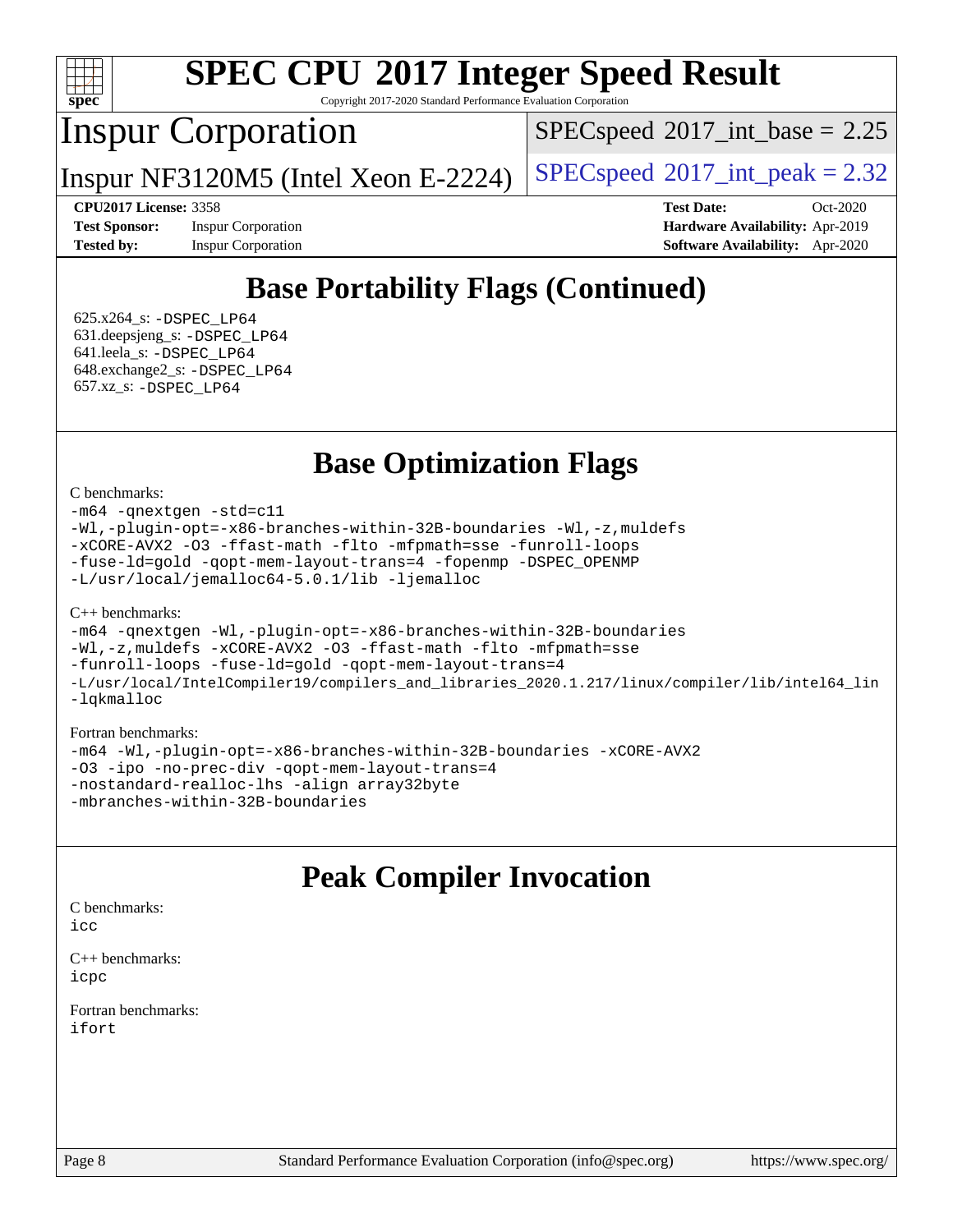

Copyright 2017-2020 Standard Performance Evaluation Corporation

## Inspur Corporation

 $SPECspeed^{\circledcirc}2017\_int\_base = 2.25$  $SPECspeed^{\circledcirc}2017\_int\_base = 2.25$ 

Inspur NF3120M5 (Intel Xeon E-2224)  $|SPECspeed^{\circ}2017\_int\_peak = 2.32$  $|SPECspeed^{\circ}2017\_int\_peak = 2.32$  $|SPECspeed^{\circ}2017\_int\_peak = 2.32$ 

**[Test Sponsor:](http://www.spec.org/auto/cpu2017/Docs/result-fields.html#TestSponsor)** Inspur Corporation **[Hardware Availability:](http://www.spec.org/auto/cpu2017/Docs/result-fields.html#HardwareAvailability)** Apr-2019 **[Tested by:](http://www.spec.org/auto/cpu2017/Docs/result-fields.html#Testedby)** Inspur Corporation **[Software Availability:](http://www.spec.org/auto/cpu2017/Docs/result-fields.html#SoftwareAvailability)** Apr-2020

**[CPU2017 License:](http://www.spec.org/auto/cpu2017/Docs/result-fields.html#CPU2017License)** 3358 **[Test Date:](http://www.spec.org/auto/cpu2017/Docs/result-fields.html#TestDate)** Oct-2020

## **[Peak Portability Flags](http://www.spec.org/auto/cpu2017/Docs/result-fields.html#PeakPortabilityFlags)**

 600.perlbench\_s: [-DSPEC\\_LP64](http://www.spec.org/cpu2017/results/res2020q4/cpu2017-20201109-24376.flags.html#b600.perlbench_s_peakPORTABILITY_DSPEC_LP64) [-DSPEC\\_LINUX\\_X64](http://www.spec.org/cpu2017/results/res2020q4/cpu2017-20201109-24376.flags.html#b600.perlbench_s_peakCPORTABILITY_DSPEC_LINUX_X64)  $602.\text{gcc_s: -DSPEC\_LP64}$ <sup>(\*)</sup> [-DSPEC\\_LP64](http://www.spec.org/cpu2017/results/res2020q4/cpu2017-20201109-24376.flags.html#suite_peakPORTABILITY602_gcc_s_DSPEC_LP64) 605.mcf\_s: [-DSPEC\\_LP64](http://www.spec.org/cpu2017/results/res2020q4/cpu2017-20201109-24376.flags.html#suite_peakPORTABILITY605_mcf_s_DSPEC_LP64) 620.omnetpp\_s: [-DSPEC\\_LP64](http://www.spec.org/cpu2017/results/res2020q4/cpu2017-20201109-24376.flags.html#suite_peakPORTABILITY620_omnetpp_s_DSPEC_LP64) 623.xalancbmk\_s: [-DSPEC\\_LP64](http://www.spec.org/cpu2017/results/res2020q4/cpu2017-20201109-24376.flags.html#suite_peakPORTABILITY623_xalancbmk_s_DSPEC_LP64) [-DSPEC\\_LINUX](http://www.spec.org/cpu2017/results/res2020q4/cpu2017-20201109-24376.flags.html#b623.xalancbmk_s_peakCXXPORTABILITY_DSPEC_LINUX) 625.x264\_s: [-DSPEC\\_LP64](http://www.spec.org/cpu2017/results/res2020q4/cpu2017-20201109-24376.flags.html#suite_peakPORTABILITY625_x264_s_DSPEC_LP64) 631.deepsjeng\_s: [-DSPEC\\_LP64](http://www.spec.org/cpu2017/results/res2020q4/cpu2017-20201109-24376.flags.html#suite_peakPORTABILITY631_deepsjeng_s_DSPEC_LP64) 641.leela\_s: [-DSPEC\\_LP64](http://www.spec.org/cpu2017/results/res2020q4/cpu2017-20201109-24376.flags.html#suite_peakPORTABILITY641_leela_s_DSPEC_LP64) 648.exchange2\_s: [-DSPEC\\_LP64](http://www.spec.org/cpu2017/results/res2020q4/cpu2017-20201109-24376.flags.html#suite_peakPORTABILITY648_exchange2_s_DSPEC_LP64) 657.xz\_s: [-DSPEC\\_LP64](http://www.spec.org/cpu2017/results/res2020q4/cpu2017-20201109-24376.flags.html#suite_peakPORTABILITY657_xz_s_DSPEC_LP64)

(\*) Indicates a portability flag that was found in a non-portability variable.

## **[Peak Optimization Flags](http://www.spec.org/auto/cpu2017/Docs/result-fields.html#PeakOptimizationFlags)**

[C benchmarks](http://www.spec.org/auto/cpu2017/Docs/result-fields.html#Cbenchmarks):

```
 600.perlbench_s: -Wl,-z,muldefs -prof-gen(pass 1) -prof-use(pass 2)
-xCORE-AVX2 -ipo -O3 -no-prec-div
-qopt-mem-layout-trans=4 -fno-strict-overflow
-mbranches-within-32B-boundaries
-L/usr/local/jemalloc64-5.0.1/lib -ljemalloc
```
 602.gcc\_s: [-m64](http://www.spec.org/cpu2017/results/res2020q4/cpu2017-20201109-24376.flags.html#user_peakCCLD602_gcc_s_m64-icc) [-qnextgen](http://www.spec.org/cpu2017/results/res2020q4/cpu2017-20201109-24376.flags.html#user_peakCCLD602_gcc_s_f-qnextgen) [-std=c11](http://www.spec.org/cpu2017/results/res2020q4/cpu2017-20201109-24376.flags.html#user_peakCCLD602_gcc_s_std-icc-std_0e1c27790398a4642dfca32ffe6c27b5796f9c2d2676156f2e42c9c44eaad0c049b1cdb667a270c34d979996257aeb8fc440bfb01818dbc9357bd9d174cb8524) [-fuse-ld=gold](http://www.spec.org/cpu2017/results/res2020q4/cpu2017-20201109-24376.flags.html#user_peakCCLD602_gcc_s_f-fuse-ld_920b3586e2b8c6e0748b9c84fa9b744736ba725a32cab14ad8f3d4ad28eecb2f59d1144823d2e17006539a88734fe1fc08fc3035f7676166309105a78aaabc32) [-Wl,-plugin-opt=-x86-branches-within-32B-boundaries](http://www.spec.org/cpu2017/results/res2020q4/cpu2017-20201109-24376.flags.html#user_peakLDFLAGS602_gcc_s_f-x86-branches-within-32B-boundaries_0098b4e4317ae60947b7b728078a624952a08ac37a3c797dfb4ffeb399e0c61a9dd0f2f44ce917e9361fb9076ccb15e7824594512dd315205382d84209e912f3) [-Wl,-z,muldefs](http://www.spec.org/cpu2017/results/res2020q4/cpu2017-20201109-24376.flags.html#user_peakEXTRA_LDFLAGS602_gcc_s_link_force_multiple1_b4cbdb97b34bdee9ceefcfe54f4c8ea74255f0b02a4b23e853cdb0e18eb4525ac79b5a88067c842dd0ee6996c24547a27a4b99331201badda8798ef8a743f577) [-fprofile-generate](http://www.spec.org/cpu2017/results/res2020q4/cpu2017-20201109-24376.flags.html#user_peakPASS1_CFLAGSPASS1_LDFLAGS602_gcc_s_fprofile-generate)(pass 1) [-fprofile-use=default.profdata](http://www.spec.org/cpu2017/results/res2020q4/cpu2017-20201109-24376.flags.html#user_peakPASS2_CFLAGSPASS2_LDFLAGS602_gcc_s_fprofile-use_56aeee182b92ec249f9670f17c9b8e7d83fe2d25538e35a2cf64c434b579a2235a8b8fc66ef5678d24461366bbab9d486c870d8a72905233fc08e43eefe3cd80)(pass 2) [-xCORE-AVX2](http://www.spec.org/cpu2017/results/res2020q4/cpu2017-20201109-24376.flags.html#user_peakCOPTIMIZEPASS1_CFLAGSPASS1_LDFLAGS602_gcc_s_f-xCORE-AVX2) [-flto](http://www.spec.org/cpu2017/results/res2020q4/cpu2017-20201109-24376.flags.html#user_peakCOPTIMIZEPASS1_CFLAGSPASS1_LDFLAGS602_gcc_s_f-flto) [-Ofast](http://www.spec.org/cpu2017/results/res2020q4/cpu2017-20201109-24376.flags.html#user_peakPASS1_CFLAGSPASS1_LDFLAGS602_gcc_s_f-Ofast)(pass 1) [-O3](http://www.spec.org/cpu2017/results/res2020q4/cpu2017-20201109-24376.flags.html#user_peakCOPTIMIZE602_gcc_s_f-O3) [-ffast-math](http://www.spec.org/cpu2017/results/res2020q4/cpu2017-20201109-24376.flags.html#user_peakCOPTIMIZE602_gcc_s_f-ffast-math) [-qopt-mem-layout-trans=4](http://www.spec.org/cpu2017/results/res2020q4/cpu2017-20201109-24376.flags.html#user_peakCOPTIMIZE602_gcc_s_f-qopt-mem-layout-trans_fa39e755916c150a61361b7846f310bcdf6f04e385ef281cadf3647acec3f0ae266d1a1d22d972a7087a248fd4e6ca390a3634700869573d231a252c784941a8) [-L/usr/local/jemalloc64-5.0.1/lib](http://www.spec.org/cpu2017/results/res2020q4/cpu2017-20201109-24376.flags.html#user_peakEXTRA_LIBS602_gcc_s_jemalloc_link_path64_1_cc289568b1a6c0fd3b62c91b824c27fcb5af5e8098e6ad028160d21144ef1b8aef3170d2acf0bee98a8da324cfe4f67d0a3d0c4cc4673d993d694dc2a0df248b) [-ljemalloc](http://www.spec.org/cpu2017/results/res2020q4/cpu2017-20201109-24376.flags.html#user_peakEXTRA_LIBS602_gcc_s_jemalloc_link_lib_d1249b907c500fa1c0672f44f562e3d0f79738ae9e3c4a9c376d49f265a04b9c99b167ecedbf6711b3085be911c67ff61f150a17b3472be731631ba4d0471706)

 $605 \text{.mcf}\text{.s.}$  basepeak = yes

 625.x264\_s: [-m64](http://www.spec.org/cpu2017/results/res2020q4/cpu2017-20201109-24376.flags.html#user_peakCCLD625_x264_s_m64-icc) [-qnextgen](http://www.spec.org/cpu2017/results/res2020q4/cpu2017-20201109-24376.flags.html#user_peakCCLD625_x264_s_f-qnextgen) [-std=c11](http://www.spec.org/cpu2017/results/res2020q4/cpu2017-20201109-24376.flags.html#user_peakCCLD625_x264_s_std-icc-std_0e1c27790398a4642dfca32ffe6c27b5796f9c2d2676156f2e42c9c44eaad0c049b1cdb667a270c34d979996257aeb8fc440bfb01818dbc9357bd9d174cb8524) [-Wl,-plugin-opt=-x86-branches-within-32B-boundaries](http://www.spec.org/cpu2017/results/res2020q4/cpu2017-20201109-24376.flags.html#user_peakLDFLAGS625_x264_s_f-x86-branches-within-32B-boundaries_0098b4e4317ae60947b7b728078a624952a08ac37a3c797dfb4ffeb399e0c61a9dd0f2f44ce917e9361fb9076ccb15e7824594512dd315205382d84209e912f3) [-Wl,-z,muldefs](http://www.spec.org/cpu2017/results/res2020q4/cpu2017-20201109-24376.flags.html#user_peakEXTRA_LDFLAGS625_x264_s_link_force_multiple1_b4cbdb97b34bdee9ceefcfe54f4c8ea74255f0b02a4b23e853cdb0e18eb4525ac79b5a88067c842dd0ee6996c24547a27a4b99331201badda8798ef8a743f577) [-xCORE-AVX2](http://www.spec.org/cpu2017/results/res2020q4/cpu2017-20201109-24376.flags.html#user_peakCOPTIMIZE625_x264_s_f-xCORE-AVX2) [-flto](http://www.spec.org/cpu2017/results/res2020q4/cpu2017-20201109-24376.flags.html#user_peakCOPTIMIZE625_x264_s_f-flto) [-O3](http://www.spec.org/cpu2017/results/res2020q4/cpu2017-20201109-24376.flags.html#user_peakCOPTIMIZE625_x264_s_f-O3) [-ffast-math](http://www.spec.org/cpu2017/results/res2020q4/cpu2017-20201109-24376.flags.html#user_peakCOPTIMIZE625_x264_s_f-ffast-math) [-fuse-ld=gold](http://www.spec.org/cpu2017/results/res2020q4/cpu2017-20201109-24376.flags.html#user_peakCOPTIMIZE625_x264_s_f-fuse-ld_920b3586e2b8c6e0748b9c84fa9b744736ba725a32cab14ad8f3d4ad28eecb2f59d1144823d2e17006539a88734fe1fc08fc3035f7676166309105a78aaabc32) [-qopt-mem-layout-trans=4](http://www.spec.org/cpu2017/results/res2020q4/cpu2017-20201109-24376.flags.html#user_peakCOPTIMIZE625_x264_s_f-qopt-mem-layout-trans_fa39e755916c150a61361b7846f310bcdf6f04e385ef281cadf3647acec3f0ae266d1a1d22d972a7087a248fd4e6ca390a3634700869573d231a252c784941a8) [-fno-alias](http://www.spec.org/cpu2017/results/res2020q4/cpu2017-20201109-24376.flags.html#user_peakEXTRA_OPTIMIZE625_x264_s_f-no-alias_77dbac10d91cbfe898fbf4a29d1b29b694089caa623bdd1baccc9957d4edbe8d106c0b357e2748a65b44fc9e83d78098bb898077f3fe92f9faf24f7bd4a07ed7) [-L/usr/local/jemalloc64-5.0.1/lib](http://www.spec.org/cpu2017/results/res2020q4/cpu2017-20201109-24376.flags.html#user_peakEXTRA_LIBS625_x264_s_jemalloc_link_path64_1_cc289568b1a6c0fd3b62c91b824c27fcb5af5e8098e6ad028160d21144ef1b8aef3170d2acf0bee98a8da324cfe4f67d0a3d0c4cc4673d993d694dc2a0df248b) [-ljemalloc](http://www.spec.org/cpu2017/results/res2020q4/cpu2017-20201109-24376.flags.html#user_peakEXTRA_LIBS625_x264_s_jemalloc_link_lib_d1249b907c500fa1c0672f44f562e3d0f79738ae9e3c4a9c376d49f265a04b9c99b167ecedbf6711b3085be911c67ff61f150a17b3472be731631ba4d0471706)

657.xz\_s: basepeak = yes

[C++ benchmarks:](http://www.spec.org/auto/cpu2017/Docs/result-fields.html#CXXbenchmarks)

620.omnetpp\_s: basepeak = yes

**(Continued on next page)**